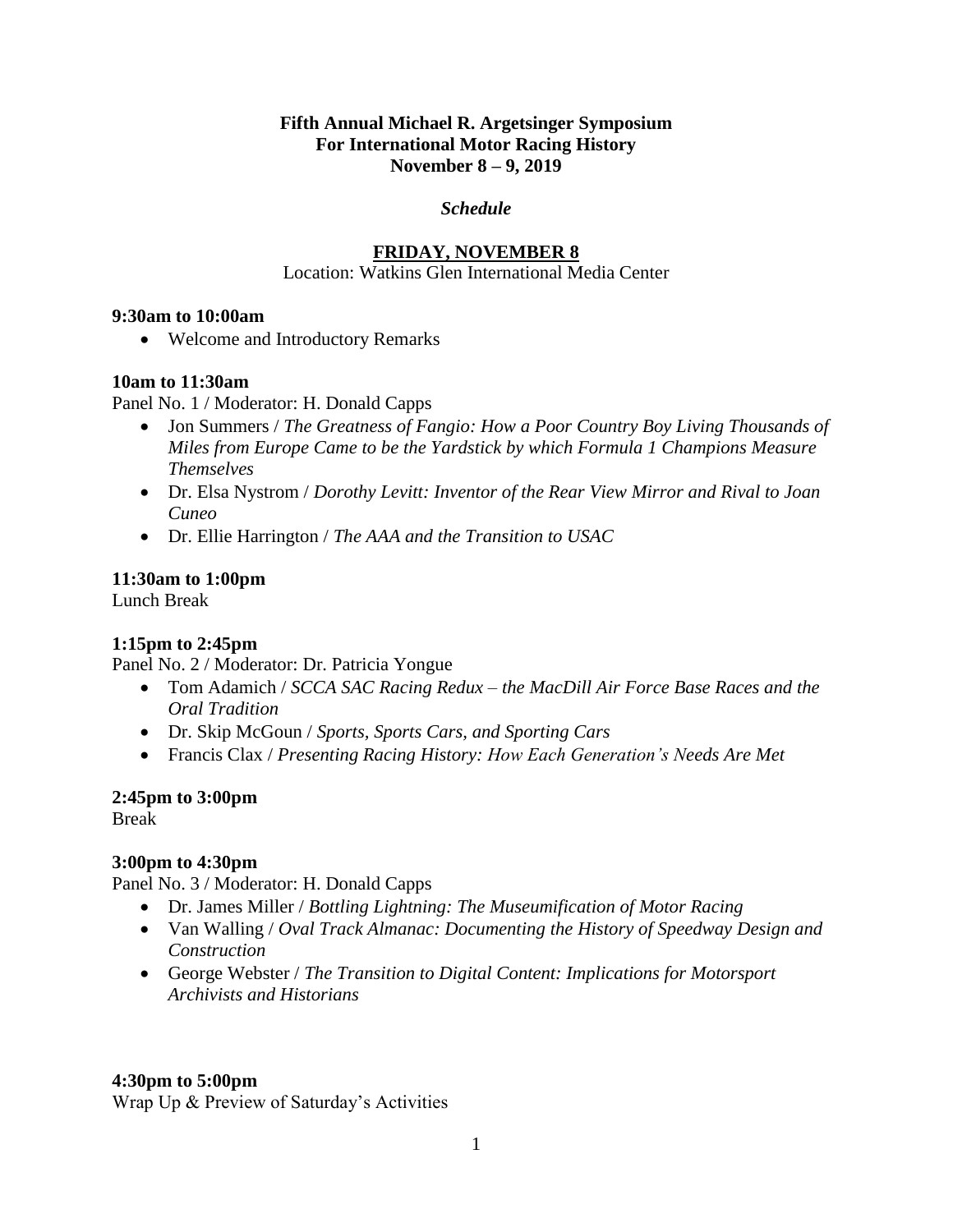## **6:00pm to 8:00pm Open Reception**

Location: International Motor Racing Research Center Host: Dan DeRusha, Executive Director, and the Staff of the IMRRC

## **SATURDAY, NOVEMBER 9**

Location: Watkins Glen International Media Center

## **9:00am to 9:15am**

Opening remarks

## **9:15am to 10:15am**

Panel No. 4 / Moderator: H. Donald Capps

- Dr. Mike Stocz / *Yellowhammer Dirt: Analyzing Media Representations of Dirt Track Stock Car Racing Across Alabama from 2009-2019*
- Buz McKim / *Moonshine and It's Connection to the American Auto Industry*

# **10:15am to 10:30am**

Break

## **10:30am to 11:30am**

Panel No. 5 / Moderator: Dr. Patricia Yongue

- Dr. Joe Freeman / *Fateful Eight: The Story of the Duesenberg 8-cylinder, SOHC Cubic Inches Racing Cars and Engines*
- Dr. Mark Howell / *Another Kind of Space Race: The Close Relationship Between NASA and Motorsports*

## **11:30am to 1:00pm**

Lunch Break

## **1:00pm to 2:00pm**

Jean S. Argetsinger Memorial Keynote Address

Dr. John Heitmann / *Writing Motor Sport History*

# **2:00p to 2:15pm**

Break

# **2:15pm to 3:45pm**

Panel No. 6 / Moderator: Dr. Patricia Yongue

- Dr. Timothy Robeers / *Televisual or Not? A Historical Look into the BBC's Broadcasting of Motorsport since World War II*
- Kate Sullivan / *Small Stories and Big Idea: Using Narrative Discourse to Expand Motorsport History and Engagement*